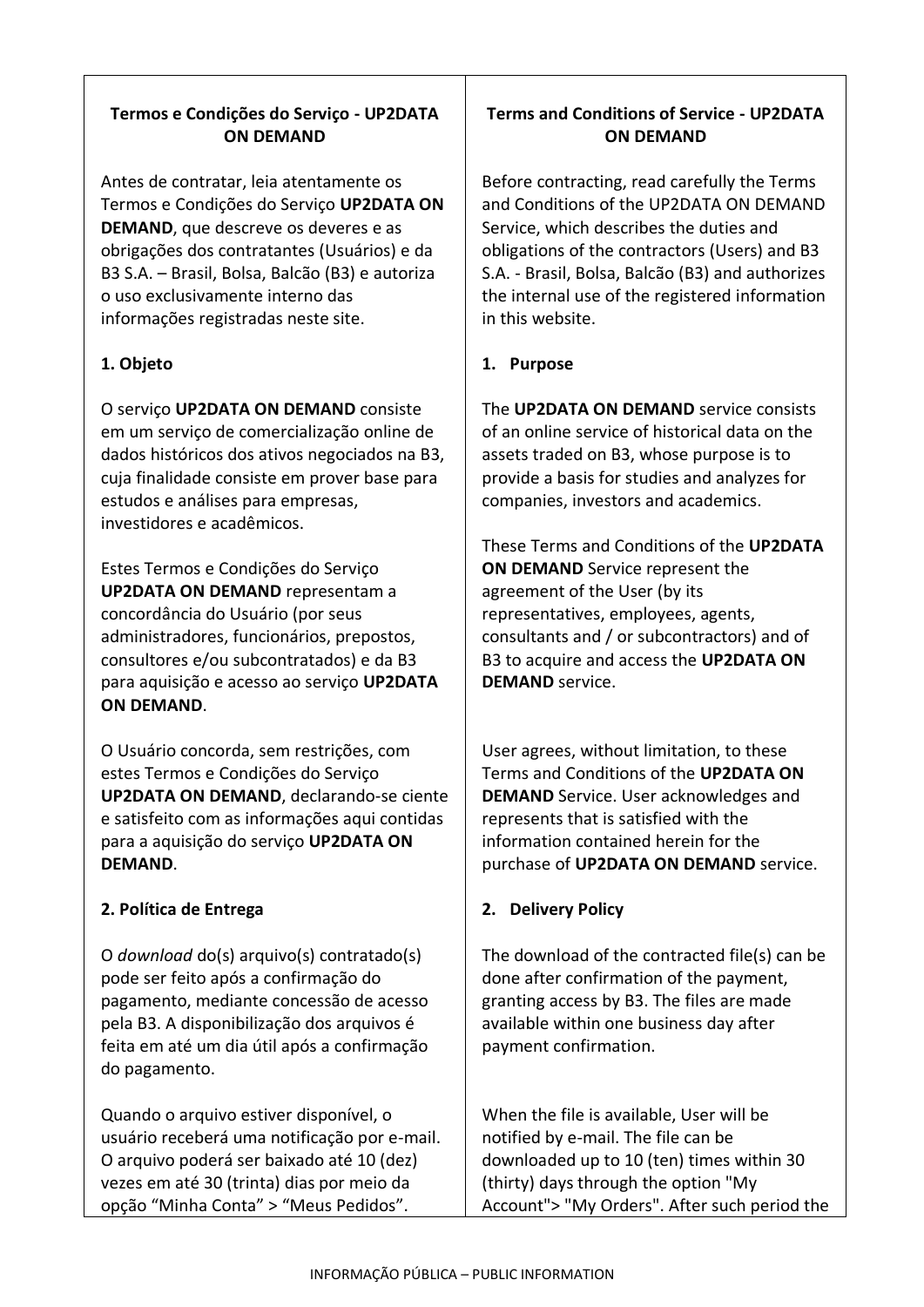Após o referido período o acesso ao arquivo será bloqueado e o Usuário não terá direito a reembolso, a qualquer título. A confirmação do pagamento por boleto bancário pode demorar até 72 horas após a sua compensação em estabelecimento bancário.

### **3. Política de Pagamento**

O Usuário poderá realizar o pagamento à vista via boleto bancário pelo cartão de crédito. Clientes internacionais poderão realizar pagamento somente via cartão de crédito.

### **4. Política de Atendimento para regularização ou cancelamento de serviços**

### **a. Arquivo com defeito:**

Caso o arquivo disponibilizado esteja corrompido ou incompleto, o Usuário deverá entrar em contato com a B3 por meio do Fale Conosco em até 1 (um) dia do *download* do arquivo.

### **b. Cancelamento do serviço:**

A B3 poderá cancelar o pedido e a liberação dos arquivos de forma automática, quando uma ou mais das seguintes situações ocorrerem:

• Impossibilidade de execução do débito no cartão informado pelo Usuário;

• Não pagamento do boleto bancário;

• Inconsistência dos dados preenchidos no pedido.

O Usuário poderá cancelar o pedido efetuado no site nas seguintes situações:

• Desistência injustificada antes do primeiro download do arquivo, mediante contato com a B3 pelo e-mail ondemand@b3.com.br em até 1 dia após a efetivação do pedido.

• Desistência justificada, em até 8 horas após o download do arquivo, caso comprovada confusão ou erro quanto ao arquivo pretendido, mediante contato com a B3 pelo e-mail ondemand@b3.com.br; sendo a comprovação do erro sujeita a análise pela B3.

access to the file will be blocked and the User will not be entitled to a refund, for any reason.

Confirmation of payment may take up to seventy-two (72) hours after its offset in a banking establishment.

# **3. Payment Policy**

User will be able to make the payment in cash via bank transfer by credit card. International customers may pay by credit card only.

## **4. Service Policy for regularization or termination of services**

## **a. Corrupted file:**

If the available file is corrupted or incomplete, User must contact B3 through Contact Us within one (1) day of downloading the file.

## **b. Cancellation of service:**

B3 may cancel the request and release the files automatically when one or more of the following occur:

- Impossibility of executing debit on the card informed by the User;
- Non-payment of the invoice;
- Inconsistency of data entered in the request.

User may cancel the request made on the site in the following situations:

• Unexcused termination prior to the first download of the file, by contacting B3 by email at ondemand@b3.com.br within one (1) day after ordering.

• Excused abandonment, within eight (8) hours after downloading the file, if there is any confusion or error regarding the desired file, by contacting B3 at ondemand@b3.com.; and the proof of error is subject to analysis by B3.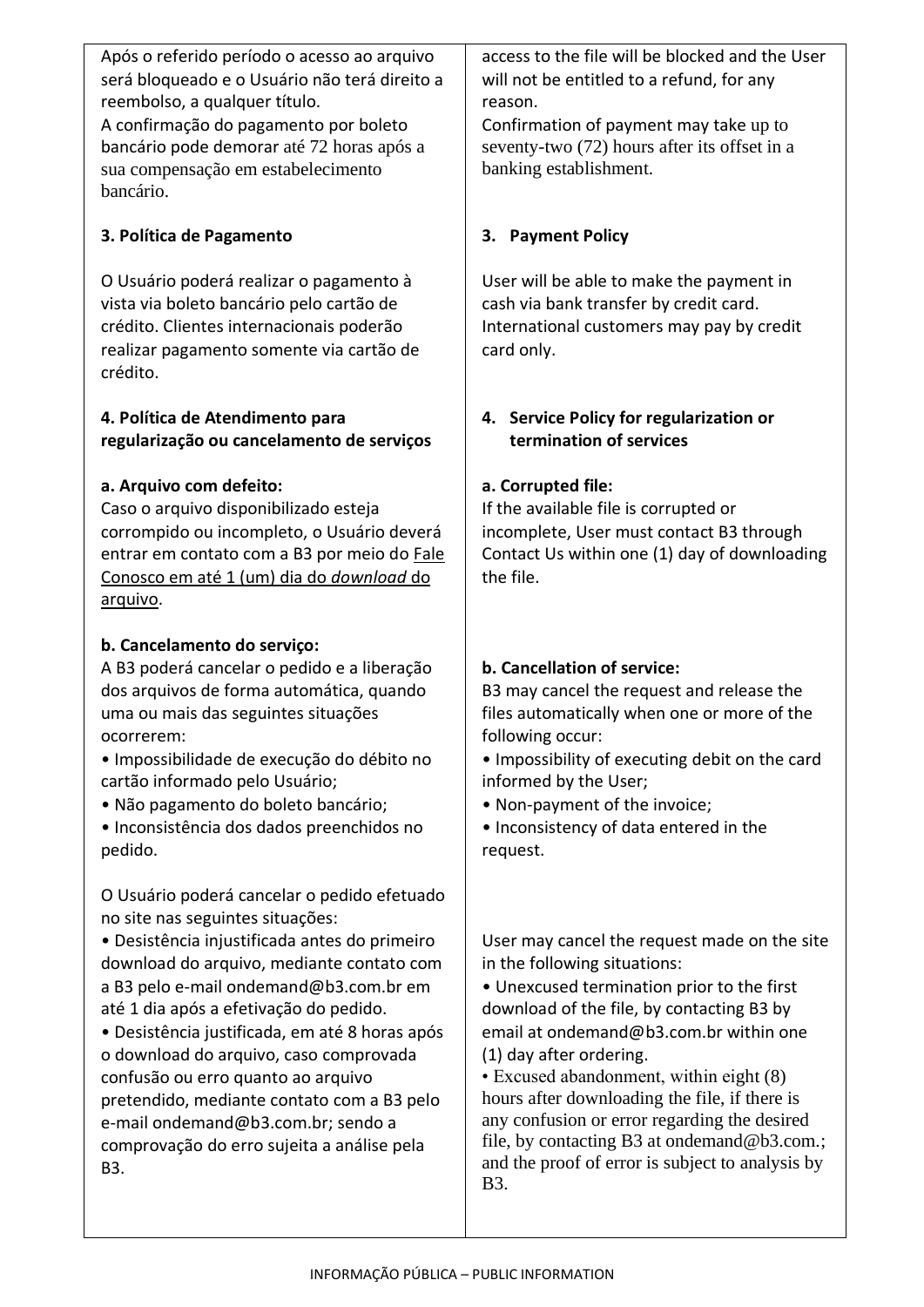Nos casos de desistência justificada, caso comprovada confusão ou erro na compra, o Usuário terá a opção, ao entrar em contato com a B3, de obter o mesmo valor para compra do arquivo correto desejado, sendo o link de download do pedido incorreto retirado da área de "Meus Pedidos".

Nos casos de desistência da compra após o download do(s) arquivo(s) e caso o Usuário não queira outro arquivo em substituição ao incorreto, o valor não será restituído, visto que todas as informações dos arquivos, como características, ativos disponíveis e layout foram disponibilizados no Catalogo de informações e Arquivo de Amostra em modo público. Esta é uma medida de segurança da B3 para impedir vazamento de informações.

A B3 poderá utilizar as informações disponíveis no cadastro do Usuário para entrar em contato o mais breve possível e realizar a confirmação dos dados. Caso não haja resposta ao contato, a compra será cancelada.

### **5. Política de Segurança e Privacidade**

A B3 se preocupa com a sua segurança e respeita a sua privacidade. Nesse sentido, uma série de medidas garantem o sigilo e proteção dos seus dados:

a. Ao acessar pela primeira vez o site do serviço **UP2DATA ON DEMAND**, o Usuário deverá completar um cadastro contendo informações pessoais e/ou da sua organização. Esses dados são codificados e armazenados de forma sigilosa, apenas com o intuito de evitar que precisem ser digitados novamente em uma próxima aquisição de serviços, ou, caso seja necessário, para garantir a comunicação entre o Usuário e a B3. Somente a equipe da B3 pode acessar essas informações.

b. O USUÁRIO acessará sua conta através de login e senha, comprometendo-se a não informar a terceiros esses dados,

responsabilizando-se integralmente pelo uso que deles seja feito.

c. A loja virtual **UP2DATA ON DEMAND**  possui o certificado de segurança SSL (Digicert), uma das melhores provedoras de

In cases of justified withdrawal, in case of proven confusion or error in the purchase, User will have the option, when contacting B3, to obtain the same value for purchase of the desired correct file, the download link of the incorrect order being withdrawn from the area of "My Orders".

In case of withdrawal of the purchase after downloading the file(s) and if the User does not want another file to replace the incorrect one, the value will not be refunded, since all the information of the files, such as characteristics, available assets and layout were made available in the Information Catalog and Sample File in public mode. This is a security measure of B3 to prevent information leakage.

B3 may use the information available in the User's registry to contact as soon as possible and confirm the data. If there is no response to the contact, the purchase will be canceled.

## **5. Security and Privacy Policy**

B3 cares about your safety and respects your privacy. In this sense, a series of measures guarantee the secrecy and protection of your data:

a. Upon first accessing the **UP2DATA ON DEMAND** website, User must complete a registration containing personal information and / or your organization. This data is encrypted and stored in a confidential way, only in order to avoid having to be typed again in the next service purchase or, if necessary, to ensure communication between the User and B3. Only B3 team can access this information.

b. USER will access his account through a login and password, committing himself not to inform this data to third parties, being fully responsible for the use made of them.

c. **UP2DATA ON DEMAND** virtual store has the SSL security certificate (Digicert), one of the best online security services providers in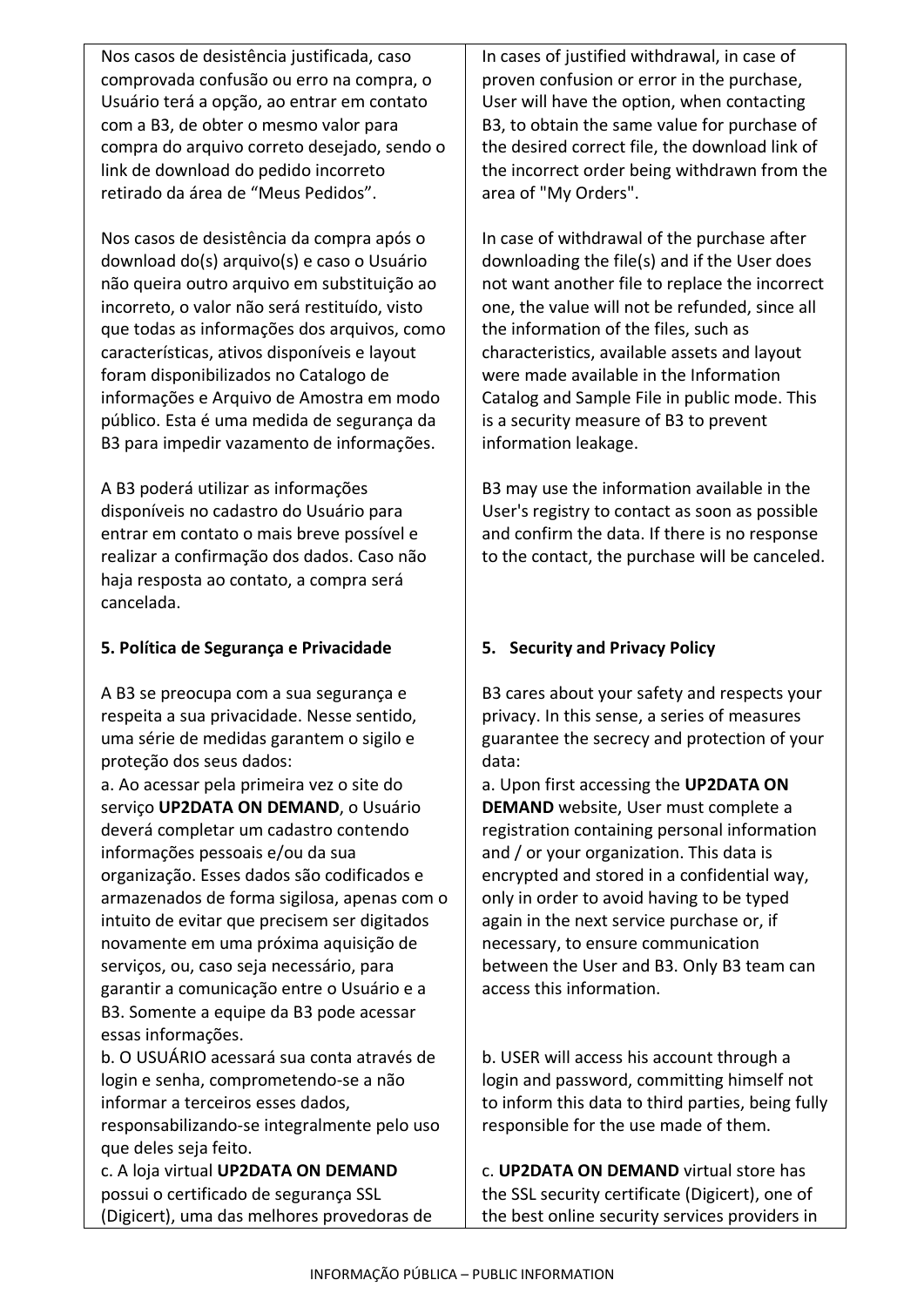serviços de segurança online do mundo. Com isso, todos os dados transmitidos ou arquivados pelo nosso sistema (desde a sua senha pessoal até os números do seu cartão de crédito, por exemplo) são criptografados. A criptografia é uma tecnologia que codifica as informações fornecidas pelos Usuários, impedindo que elas sejam violadas e decifradas por terceiros.

d. A B3 se compromete a não divulgar os seus dados cadastrais a terceiros em hipótese alguma, exceto no cumprimento de ordens emitidas por autoridades públicas.

e. As páginas visitadas por cada Usuário são memorizadas por meio de *cookies*, que são arquivos capazes de acompanhar e registrar a sua navegação dentro do site. O intuito desse recurso é tornar a experiência mais simples e personalizada, identificando quem acessou, sua frequência de visitas ao site e as páginas mais acessadas. Dessa forma, é possível oferecer informações mais relevantes para o perfil de cada Usuário.

f. As informações pessoais dos usuários cadastrados ficarão guardados na Plataforma de E-commerce VTEX e estas poderão ser visualizados pela B3 e pela VTEX, a qual se compromete a não divulgar os dados cadastrais registrados. A empresa responsável pelas transações em cartão de crédito, mantém os dados do cartão para efetuação da compra.

#### **6. Política Anti-Spam**

A B3 é contra o *spam* e o *junk* e-mail e, por isso, as suas informações pessoais não serão fornecidas para terceiros, nem utilizadas para o envio de e-mails, correspondências, ligações telefônicas ou qualquer outro tipo de contato que você não tenha autorizado. Caso você receba algum e-mail não solicitado mencionando a B3, deverá entrar em contato imediatamente com a B3.

### **7. Condições Gerais de Uso**

O Usuário é responsável por qualquer atividade que ocorra em sua conta e concorda em respeitar o sigilo dos conteúdos the world. All data transmitted or archived by our system (from your personal password to your credit card numbers, for example) are encrypted. Encryption is a technology that encrypts the information provided by Users, preventing them from being violated and deciphered by third parties.

d. B3 undertakes not to disclose its registration information to third parties under any circumstances, except in compliance with orders issued by public authorities.

e. The pages visited by each User are memorized through cookies, which are files that are able to track and record your navigation within the site. The purpose of this feature is to make the experience simpler and personalized, identifying who accessed it, its frequency of visits to the site and the most accessed pages. In this way, it is possible to offer more relevant information to the profile of each User.

f. All personal information of the registered users will be stored in the VTEX E-commerce Platform and these can be viewed by B3 and VTEX, which undertakes not to disclose the registered data. The company responsible for the transactions in credit card keeps the data of the card to make the purchase.

### **6. Anti-Spam Policy**

B3 is against spam and junk email, and therefore your personal information will not be provided to third parties, nor used for sending emails, mailings, phone calls or any other kind of contact you do not authorized. If you receive an unsolicited email mentioning B3, you should contact B3 immediately.

#### **7. General Conditions of Use**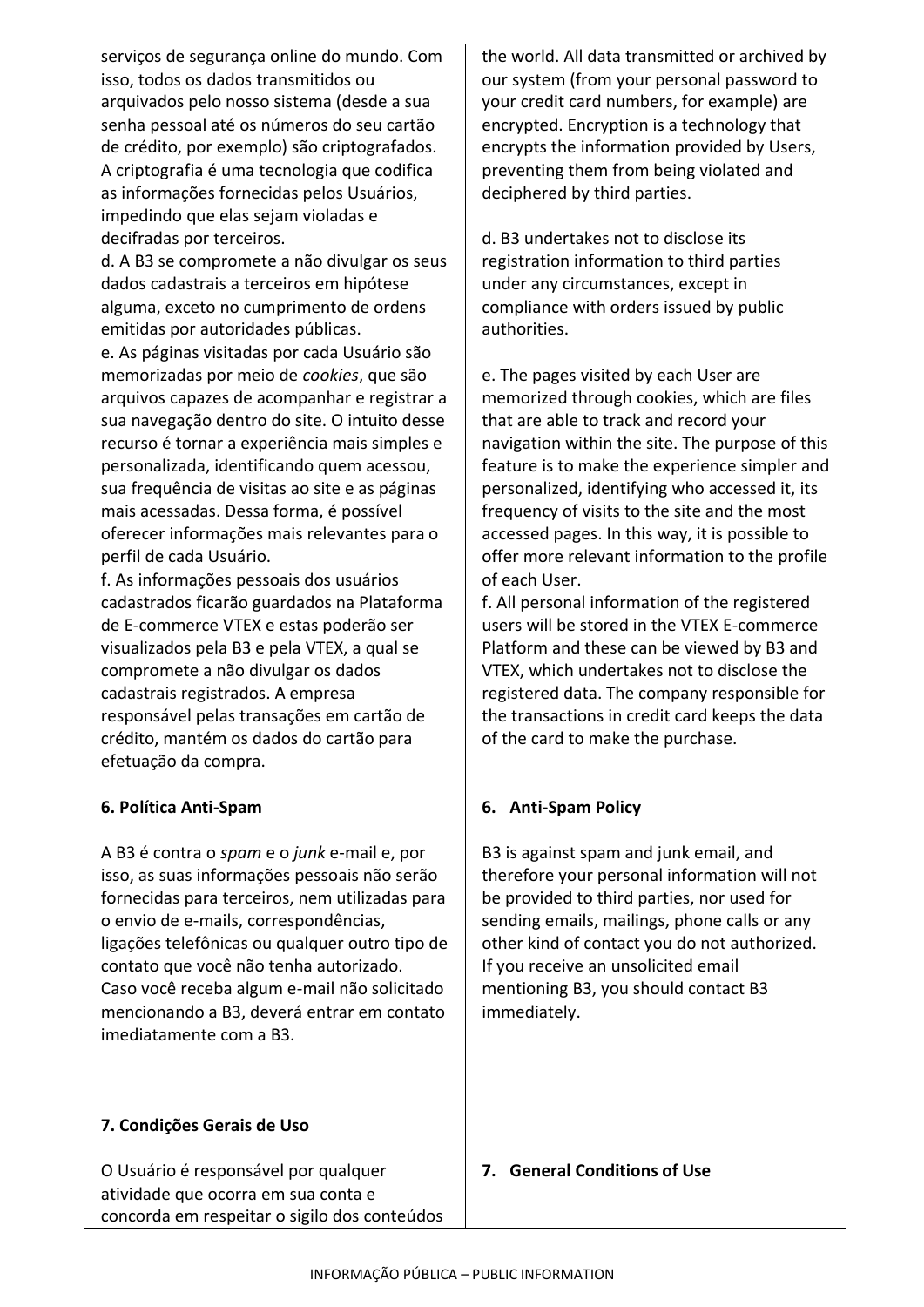e de seus dados de acesso. Além disso, o Usuário não poderá alienar, transferir, licenciar ou ceder a sua conta, nome e dados, ou quaisquer direitos a outrem. O Usuário declara que todas as informações fornecidas em sua conta serão verdadeiras, exatas, atuais e completas, sendo sua obrigação atualizá-las para manter a veracidade e a exatidão das informações.

No caso de empresas, o controle de acessos e pedidos realizados é de total responsabilidade da empresa, sendo sua exclusiva responsabilidade e critério adotar um login único para uso interno ou a adoção de logins individuais, com os dados da empresa inseridos nos campos correspondentes.

Todos os dados armazenados poderão ser utilizados, exclusivamente para uso interno, com a finalidade de ajudar a melhorar o serviço **UP2DATA ON DEMAND**. O conjunto de dados anônimos agregados poderá ser usado para ativar recursos como comparativos de mercado e publicações que possam ajudar a entender as tendências dos dados, bem como para auxiliar a B3 no dimensionamento de sua infraestrutura.

Não é permitida a transmissão, reprodução, distribuição, circulação, publicação (ou republicação) e qualquer disseminação dos dados constantes nos arquivos objeto do serviço **UP2DATA ON DEMAND**. Neste sentido, o Usuário deverá se abster de utilizar os dados de forma a produzir, calcular, licenciar ou criar informações ou índices referenciados ou agregados que derivem de dados do serviço **UP2DATA ON DEMAND.** 

A B3 se reserva o direito de atualizar e modificar estes Termos e Condições a qualquer tempo e independentemente de prévio aviso ao Usuário. O acesso aos serviços prestados após a mudança nos Termos e Condições será considerado como uma aceitação dos novos Termos e Condições. O Usuário deverá periodicamente checar as eventuais modificações destes Termo e Condições.

User is responsible for any activity that occurs in his account and agrees to respect the confidentiality of the contents and his access data. In addition, you may not dispose of, transfer, license or assign your account, name and data, or any rights to others. User represents that all information provided in his account will be true, accurate, current and complete, and it is his obligation to update them to maintain the truthfulness and accuracy of the information.

In case of companies, the control of accesses and orders made is the sole responsibility of the company, being its sole responsibility and criterion to adopt a single login for internal use or the adoption of individual logins, with company data entered in the corresponding fields.

All stored data can be used exclusively for internal use to help improve the **UP2DATA ON DEMAND** service. The aggregate anonymous data set can be used to enable features such as market benchmarks and publications that can help you understand data trends as well as assist B3 in scaling your infrastructure.

The transmission, reproduction, distribution, circulation, publication (or republishing) and any dissemination of the data contained in the files subject to the **UP2DATA ON DEMAND** service are not permitted. In this sense, User shall refrain from using the data in order to produce, calculate, license or create information or referenced or aggregated indexes that derive from **UP2DATA ON DEMAND** service data.

B3 reserves the right to update and modify these Terms and Conditions at any time and regardless of prior notice to the User. Access to the services provided after the change in the Terms and Conditions will be considered as an acceptance of the new Terms and Conditions. The User shall periodically check any changes to these Terms and Conditions.